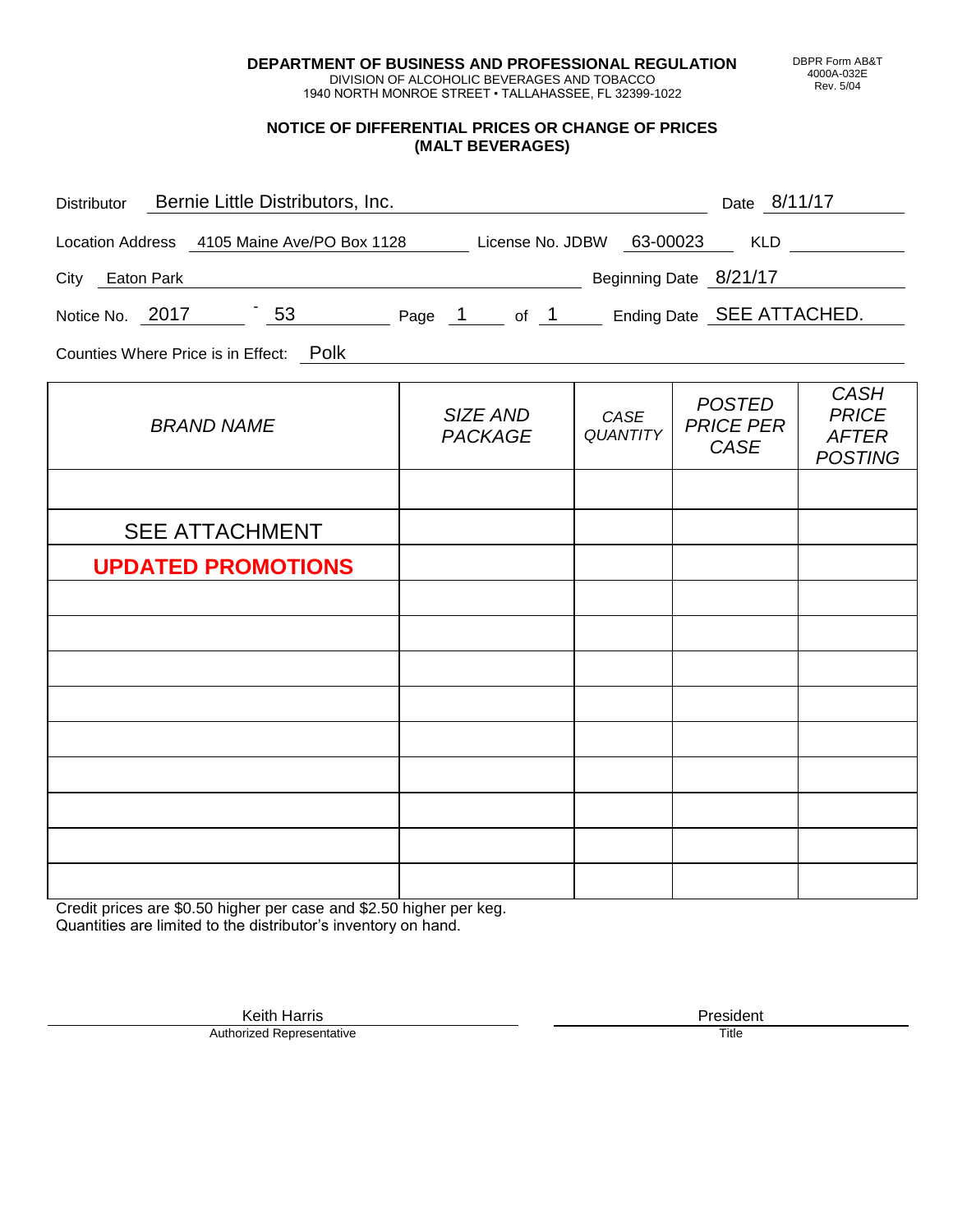|                                                                                                                                    |                                                    |                          |                      |                | Posted Frontline |                    |                |            |
|------------------------------------------------------------------------------------------------------------------------------------|----------------------------------------------------|--------------------------|----------------------|----------------|------------------|--------------------|----------------|------------|
| <b>Brands</b><br>Bud, Bud Lt                                                                                                       | Package<br>24/8oz Can                              | <b>Start</b><br>08/21/17 | Stop<br>09/10/17     | Price<br>11.40 | Price<br>13.25   | Qty<br>$20+$       | Premise<br>Off | Comment    |
| Bud & Bud Lt<br>Bud & Bud Lt                                                                                                       | 24/8oz Can 2/12<br>24/8oz Can 2/12                 | 08/21/17<br>08/21/17     | 09/10/17<br>09/10/17 | 13.10<br>12.20 | 13.60<br>13.60   | $5-19$<br>$20+$    | Off<br>Off     |            |
| Michelob Ultra<br>Michelob Ultra                                                                                                   | 24/8oz Can 2/12<br>24/8oz Can 2/12                 | 08/21/17<br>08/21/17     | 09/10/17<br>09/10/17 | 13.50<br>12.20 | 14.45<br>14.45   | $5-19$<br>$20+$    | Off<br>Off     |            |
| Michelob Ultra<br>Michelob Ultra<br>Brands & Packages above may be mixed and matched to achieve qty                                | 24/8oz Can<br>24/8oz Can                           | 08/21/17<br>08/21/17     | 09/10/17<br>09/10/17 | 12.70<br>11.40 | 14.35<br>14.35   | $5-19$<br>$20+$    | Off<br>Off     |            |
| Bud, Bud Lt, Select, Select 55                                                                                                     | 24/12oz Can/LNR 4/6                                | 07/03/17                 | 09/10/17             | 21.60          | 23.80            | $10+$              | Off            |            |
| Michelob, Michelob Lt, Michelob Amberbock                                                                                          | 24/12oz LNNR 4/6                                   | 07/03/17                 | 09/10/17             | 21.60          | 24.55            | $10+$              | Off            |            |
| <b>Land Shark</b><br>Land Shark<br>Brands & Packages above may be mixed and matched to achieve qty                                 | 24/12oz LNNR 4/6<br>24/12oz LNNR 4/6               | 07/03/17<br>07/03/17     | 09/10/17<br>09/10/17 | 21.60<br>20.25 | 24.55<br>24.55   | 10-111<br>$112+$   | Off<br>Off     |            |
| Bud, Bud Lt<br>Brands & Packages above may be mixed and matched to achieve qty                                                     | 24/16oz Can 6/4                                    | 09/12/16                 | 09/10/17             | 22.65          | 25.65            | $5+$               | On & Off       |            |
| Bud, Bud Lt<br>Brands & Packages above may be mixed and matched to achieve qty                                                     | 24/16oz Can 3/8                                    | 08/21/17                 | 08/27/17             | 18.00          | 25.20            | $49+$              | Off            |            |
| Bud, Bud Lt                                                                                                                        | 24/16oz Can 3/8                                    | 09/04/17                 | 09/10/17             | 19.45          | 25.20            | $25+$              | Off            |            |
| Michelob Ultra<br>Brands & Packages above may be mixed and matched to achieve qty                                                  | 24/16oz Can 3/8                                    | 09/04/17                 | 09/10/17             | 19.45          | 27.10            | $25+$              | Off            |            |
| Bud, Bud Lt<br>Bud, Bud Lt<br>Brands & Packages above may be mixed and matched to achieve qty                                      | 24/16oz Can<br>24/16oz Can                         | 08/21/17<br>08/21/17     | 09/10/17<br>09/10/17 | 20.90<br>19.75 | 27.60<br>27.60   | $30 - 62$<br>$63+$ | Off<br>Off     | <b>New</b> |
| Bud, Bud Lt, Select & Select 55                                                                                                    | 18pk/12oz Can & LNNR                               | 08/21/17                 | 09/10/17             | 14.80          | 16.90            | $20+$              | Off            |            |
| Brands & Packages above may be mixed and matched to achieve qty                                                                    |                                                    |                          |                      |                |                  |                    |                |            |
| Bud, Bud Lt, Select & Select 55<br>Brands & Packages above may be mixed and matched to achieve qty                                 | 24/12oz LNNR 2/12                                  | 09/12/16                 | 09/10/17             | 21.55          | 22.50            | $10+$              | On             |            |
| Bud, Bud Lt, Select & Select 55<br>Brands & Packages above may be mixed and matched to achieve qty                                 | 24/12oz Can & LNNR 2/12                            | 07/05/17                 | 08/23/17             | 21.55          | 22.50            | $10+$              | Off            |            |
| Bud, Bud Lt. Select & Select 55<br>Bud, Bud Lt, Select & Select 55                                                                 | 24/12oz Can & LNNR 2/12<br>24/12oz Can & LNNR 2/12 | 08/24/17<br>08/24/17     | 09/03/17<br>09/03/17 | 21.55<br>17.80 | 22.50<br>22.50   | 10-49<br>$50+$     | Off<br>Off     |            |
| Bud Light Lime, Land Shark, Plat & Bud Black Crown<br>Bud Light Lime, Land Shark, Plat & Bud Black Crown                           | 24/12oz Can & LNNR 2/12<br>24/12oz Can & LNNR 2/12 | 08/24/17<br>08/24/17     | 09/03/17<br>09/03/17 | 23.15<br>17.80 | 24.10<br>24.10   | 1-49<br>$50+$      | Off<br>Off     |            |
| BLL Rita Family (Lime, Straw, Mango, Raz, Orange,<br>Grape, Peach & Seasonal)<br>BLL Rita Family (Lime, Straw, Mango, Raz, Orange, | 24/8oz Can 2/12                                    | 08/24/17                 | 09/03/17             | 21.30          | 24.10            | 7-49               | Off            |            |
| Grape, Peach & Seasonal)<br>Brands & Packages above may be mixed and matched to achieve qty                                        | 24/8oz Can 2/12                                    | 08/24/17                 | 09/03/17             | 17.80          | 24.10            | $50+$              | Off            |            |
| Bud, Bud Lt, Select & Select 55                                                                                                    | 24/12oz Can & LNNR 2/12                            | 09/04/17                 | 09/10/17             | 21.55          | 22.50            | $10+$              | Off            |            |
| Brands & Packages above may be mixed and matched to achieve qty                                                                    |                                                    |                          |                      |                |                  |                    |                |            |
| Bud, Bud Lt, Select & Select 55<br>Bud, Bud Lt, Select & Select 55                                                                 | 24/12oz Can<br>24/12oz Can                         | 09/12/16<br>09/12/16     | 09/10/17<br>09/10/17 | 20.75<br>19.75 | 22.60<br>22.60   | $10 - 44$<br>$45+$ | Off<br>Off     |            |
| Bud, Bud Lt,<br>Bud, Bud Lt,                                                                                                       | 24/12oz LNNR<br>24/12oz LNNR                       | 09/12/16<br>09/12/16     | 09/10/17<br>09/10/17 | 20.75<br>19.75 | 22.60<br>22.60   | 10-44<br>$45+$     | Off<br>Off     |            |
| <b>Bud Light Lime</b><br><b>Bud Light Lime</b>                                                                                     | 24/12oz LNNR/Can<br>24/12oz LNNR/Can               | 09/12/16<br>09/12/16     | 09/10/17<br>09/10/17 | 22.20<br>19.75 | 24.10<br>24.10   | 10-44<br>$45+$     | Off<br>Off     |            |
| Michelob Ultra<br>Michelob Ultra                                                                                                   | 24/12oz Can & LNNR<br>24/12oz Can & LNNR           | 09/12/16<br>09/12/16     | 09/10/17<br>09/10/17 | 22.20<br>20.70 | 24.10<br>24.10   | 10-44<br>$45+$     | Off<br>Off     |            |
| Brands & Packages above may be mixed and matched to achieve qty                                                                    |                                                    |                          |                      |                |                  |                    |                |            |
| Bud, Bud Lt<br>Brands & Packages above may be mixed and matched to achieve qty                                                     | 24/16oz CALNR                                      | 09/12/16                 | 09/10/17             | 24.85          | 28.50            | $98+$              | Off            |            |
| Bud, Bud Lt<br>Bud, Bud Lt<br>Brands & Packages above may be mixed and matched to achieve qty                                      | 20/16oz CALNR<br>20/16oz CALNR                     | 05/22/17<br>05/22/17     | 09/10/17<br>09/10/17 | 17.95<br>17.45 | 23.00<br>23.00   | 22-65<br>66+       | Off<br>Off     |            |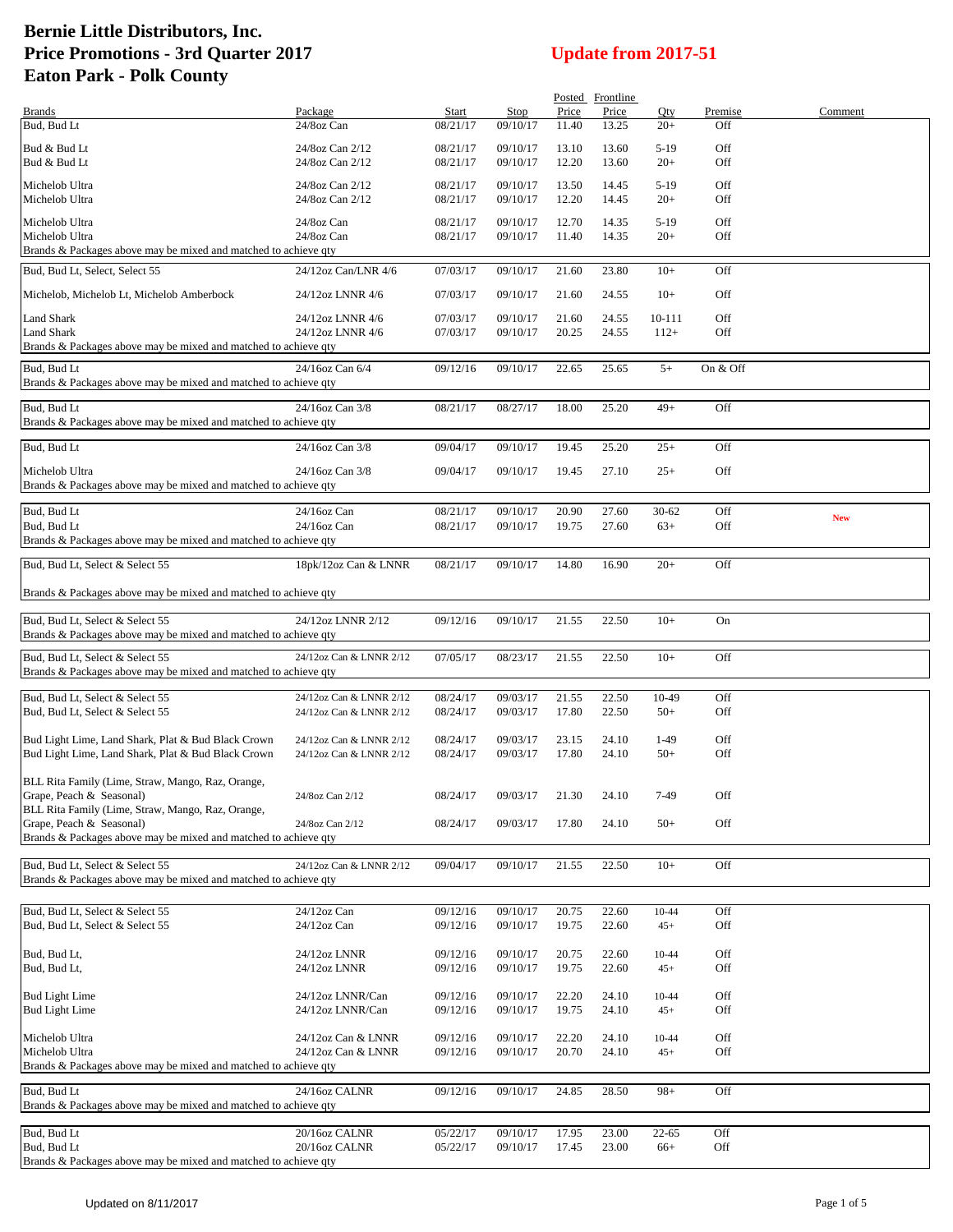|                                                                                   |                        |              |          |       | Posted Frontline |           |           |                   |
|-----------------------------------------------------------------------------------|------------------------|--------------|----------|-------|------------------|-----------|-----------|-------------------|
| <b>Brands</b>                                                                     | Package                | <b>Start</b> | Stop     | Price | Price            | Qty       | Premise   | Comment           |
| Bud, Bud Light<br>Brands & Packages above may be mixed and matched to achieve qty | 20/16oz CALNR          | 04/03/17     | 09/10/17 | 17.20 | 23.00            | $144+$    | On        |                   |
|                                                                                   |                        |              |          |       |                  |           |           |                   |
| Bud, Bud Light                                                                    | 24/16oz ALNR/CALNR     | 04/03/17     | 09/10/17 | 23.00 | 28.50            | $1-49$    | On        |                   |
| Bud, Bud Light                                                                    | 24/16oz ALNR/CALNR     | 04/03/17     | 09/10/17 | 22.75 | 28.50            | 50-143    | On        |                   |
| Bud, Bud Light                                                                    | 24/16oz ALNR/CALNR     | 04/03/17     | 09/10/17 | 21.55 | 28.50            | $144+$    | On        |                   |
| Bud, Bud Light Sports/Holiday CALNR                                               | 24/16oz CALNR          | 04/03/17     | 09/10/17 | 23.00 | 28.50            | $1 - 143$ | On        |                   |
| Bud, Bud Light Sports/Holiday CALNR                                               | 24/16oz CALNR          | 04/03/17     | 09/10/17 | 21.95 | 28.50            | $144+$    | On        |                   |
|                                                                                   |                        |              |          |       |                  |           |           |                   |
| <b>Bud Light Lime</b>                                                             | 24/16oz ALNR 4/6       | 04/03/17     | 09/10/17 | 27.65 | 31.20            | $50+$     | On        |                   |
|                                                                                   |                        |              |          |       |                  |           |           |                   |
| Bud Lt Lime & Platinum                                                            | 24/16 CALNR 3/8        | 04/03/17     | 09/10/17 | 31.50 | 36.15            | $1-9$     | On        |                   |
| Bud Lt Lime & Platinum                                                            | 24/16 CALNR 3/8        | 04/03/17     | 09/10/17 | 30.67 | 36.15            | $10+$     | On        |                   |
| Michelob Ultra                                                                    | 24/16oz CALNR          | 04/03/17     | 09/10/17 | 35.85 | 37.25            | $5+$      | On        |                   |
| Brands & Packages above may be mixed and matched to achieve qty                   |                        |              |          |       |                  |           |           |                   |
|                                                                                   |                        |              |          |       |                  |           |           |                   |
| Oculto                                                                            | 24/12oz LNNR 2/12      | 09/12/16     | 09/10/17 | 26.65 | 29.90            | $20+$     | Off       |                   |
| BL Lime, Platinum, Black Crown, Mich Lt & Ultra                                   | 18/12oz LNNR/Cans      | 07/31/17     | 09/10/17 | 16.95 | 18.45            | $5 - 59$  | Off       |                   |
| BL Lime, Platinum, Black Crown, Mich Lt & Ultra                                   | 18/12oz LNNR/Cans      | 07/31/17     | 09/10/17 | 15.85 | 18.45            | $60+$     | Off       |                   |
| Brands & Packages above may be mixed and matched to achieve qty                   |                        |              |          |       |                  |           |           |                   |
|                                                                                   |                        |              |          |       |                  |           |           |                   |
| Michelob Ultra                                                                    | 2/12/16oz CALNR        | 08/21/17     | 09/10/17 | 26.40 | 32.80            | $18+$     | Off       |                   |
| Mich, Mic Lt, Ultra, Ultra Amber, Amberbock & Ultra                               |                        |              |          |       |                  |           |           |                   |
| Lime Cactus                                                                       | 24/12oz Can/LNNR 2/12  | 07/05/17     | 08/23/17 | 23.90 | 24.85            | $5+$      | Off       |                   |
| Michelob Ultra                                                                    | 24/16oz CALNR 3/8      | 07/05/17     | 08/23/17 | 35.85 | 37.25            | $5+$      | Off       |                   |
|                                                                                   |                        |              |          |       |                  |           |           |                   |
| Mich, Mic Lt, Ultra, Ultra Amber, Amberbock & Ultra                               |                        |              |          |       |                  |           |           |                   |
| <b>Lime Cactus</b>                                                                | 24/12oz Can/LNNR 2/12  | 08/24/17     | 09/03/17 | 23.90 | 24.85            | $5 - 24$  | Off       |                   |
| Mich, Mic Lt, Ultra, Ultra Amber, Amberbock & Ultra                               |                        |              |          |       |                  |           |           |                   |
| Lime Cactus                                                                       | 24/12oz Can/LNNR 2/12  | 08/24/17     | 09/03/17 | 17.80 | 24.85            | $25+$     | Off       |                   |
| Michelob Ultra                                                                    | 24/16oz CALNR 3/8      | 08/24/17     | 09/03/17 | 35.85 | 37.25            | $5+$      | Off       |                   |
| Mich, Mic Lt, Ultra, Ultra Amber, Amberbock & Ultra                               |                        |              |          |       |                  |           |           |                   |
| <b>Lime Cactus</b>                                                                | 24/12oz Can/LNNR 2/12  | 09/04/17     | 09/10/17 | 23.90 | 24.85            | $5+$      | Off       |                   |
| Michelob Ultra                                                                    | 24/16oz CALNR 3/8      | 09/04/17     | 09/10/17 | 35.85 | 37.25            | $5+$      | Off       |                   |
| Brands & Packages above may be mixed and matched to achieve qty                   |                        |              |          |       |                  |           |           |                   |
| BL Lime, Platinum, Black Crown & Landshark                                        | 24/12oz LNNR 2/12      | 09/12/16     | 09/10/17 | 20.45 | 24.10            | $10+$     | <b>ON</b> |                   |
| BL Lime, Platinum & Landshark                                                     | 24/12oz Cans 2/12      | 09/12/16     | 09/10/17 | 20.45 | 24.10            | $10+$     | <b>ON</b> |                   |
| Brands & Packages above may be mixed and matched to achieve qty                   |                        |              |          |       |                  |           |           |                   |
| BL Lime, Platinum & Black Crown                                                   | 24/12oz Cans/LNNR 2/12 | 08/07/17     | 08/23/17 | 23.15 | 24.10            | $1+$      | Off       |                   |
|                                                                                   |                        |              |          |       |                  |           |           |                   |
| BLL Rita Family (Lime, Straw, Mango, Raz, Orange, Grape,                          |                        |              |          |       |                  |           |           |                   |
| Peach & Seasonal)                                                                 | 24/8oz Can 2/12        | 08/07/17     | 08/23/17 | 23.15 | 24.10            | $1-6$     | Off       |                   |
| BLL Rita Family (Lime, Straw, Mango, Raz, Orange, Grape,                          |                        |              |          |       |                  |           |           |                   |
| Peach & Seasonal)                                                                 | 24/8oz Can 2/12        | 08/07/17     | 08/23/17 | 21.30 | 24.10            | $7+$      | Off       |                   |
|                                                                                   |                        |              |          |       |                  |           |           |                   |
| BL Lime, Platinum & Black Crown                                                   | 24/12oz Cans/LNNR 2/12 | 09/04/17     | 09/10/17 | 23.15 | 24.10            | $1+$      | Off       |                   |
|                                                                                   |                        |              | 09/10/17 |       |                  |           |           |                   |
| BLL Rita Family (Lime, Straw, Mango, Raz, Orange, Grape,                          |                        |              |          |       |                  |           |           |                   |
| Peach & Seasonal)                                                                 | 24/8oz Can 2/12        | 09/04/17     | 09/10/17 | 23.15 | 24.10            | $1-6$     | Off       |                   |
| BLL Rita Family (Lime, Straw, Mango, Raz, Orange, Grape,                          |                        |              |          |       |                  |           |           |                   |
| Peach & Seasonal)                                                                 | 24/8oz Can 2/12        | 09/04/17     | 09/10/17 | 21.30 | 24.10            | $7+$      | Off       |                   |
| Brands & Packages above may be mixed and matched to achieve qty                   |                        |              |          |       |                  |           |           |                   |
| Best Damn Root Beer, Cherry Cola & Cream Soda                                     | 24/12oz LNR 4/6        | 08/28/17     | 09/03/17 | 19.20 | 30.30            | $7+$      | Off       | <b>Qty Change</b> |
| Brands & Packages above may be mixed and matched to achieve qty                   |                        |              |          |       |                  |           |           |                   |
|                                                                                   |                        |              |          |       |                  |           |           |                   |
| Spiked Seltzer Variety                                                            | 24/12oz Can 2/12       | 07/24/17     | 09/30/17 | 24.50 | 28.50            | $3+$      | Off       |                   |
| Busch, Busch Lt, Nat Lt, Nat Ice & Rolling Rock                                   | $24/12$ oz Can S/C     | 01/16/17     | 09/10/17 | 15.35 | 17.00            | 15-76     | Off       |                   |
| Busch, Busch Lt, Nat Lt, Nat Ice & Rolling Rock                                   | $24/12$ oz Can S/C     | 01/16/17     | 09/10/17 | 13.80 | 17.00            | $77+$     | Off       |                   |
|                                                                                   |                        |              |          |       |                  |           |           |                   |
| Natty Daddy                                                                       | $24/12$ oz Can S/C     | 01/16/17     | 09/10/17 | 15.35 | 16.10            | $1-4$     | Off       |                   |
| Natty Daddy                                                                       | 24/12oz Can S/C        | 01/16/17     | 09/10/17 | 14.35 | 16.10            | $5 - 76$  | Off       |                   |
| Natty Daddy                                                                       | 24/12oz Can S/C        | 01/16/17     | 09/10/17 | 13.80 | 16.10            | $77+$     | Off       |                   |
| Brands & Packages above may be mixed and matched to achieve qty                   |                        |              |          |       |                  |           |           |                   |
| Busch, Busch Lt, Nat Lt, Nat Ice, Bud Ice, Rolling Rock &                         |                        |              |          |       |                  |           |           |                   |
| <b>Busch Ice</b>                                                                  | 18/12oz Cans/LNNR      | 04/17/17     | 09/10/17 | 9.35  | 12.40            | $40+$     | Off       |                   |
| Brands & Packages above may be mixed and matched to achieve qty                   |                        |              |          |       |                  |           |           |                   |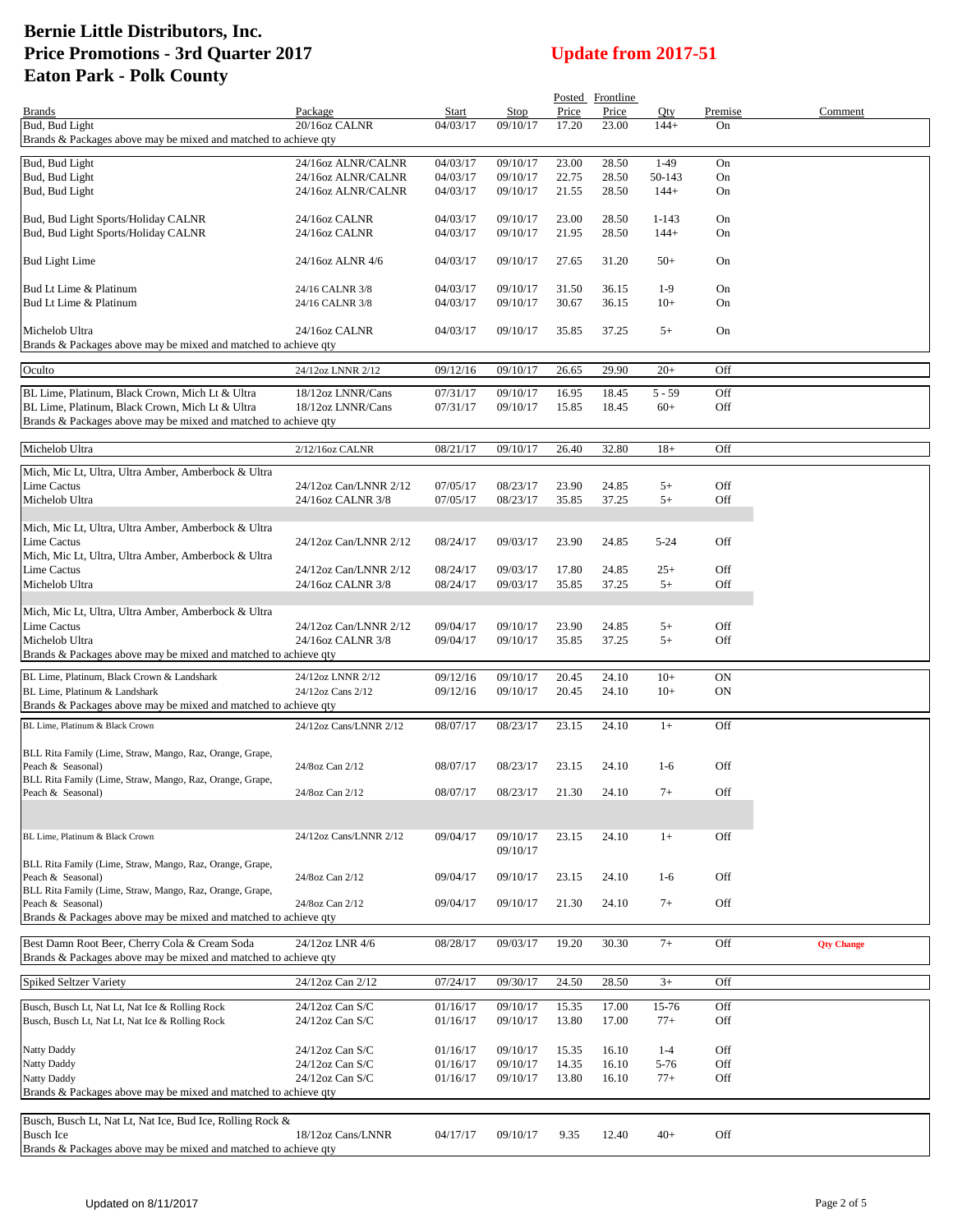|                                                                                                     |                       |          |          |       | Posted Frontline |            |         |         |
|-----------------------------------------------------------------------------------------------------|-----------------------|----------|----------|-------|------------------|------------|---------|---------|
| <b>Brands</b>                                                                                       | Package               | Start    | Stop     | Price | Price            | Oty        | Premise | Comment |
| King Cobra & High Gravity                                                                           | 24/16oz Can 6/4       | 09/12/16 | 09/10/17 | 17.75 | 19.55            | $5+$       | Off     |         |
| Brands & Packages above may be mixed and matched to achieve qty                                     |                       |          |          |       |                  |            |         |         |
| Shock Top & Shock Top Sampler                                                                       | 24/12oz LNNR          | 09/12/16 | 09/10/17 | 19.70 | 27.75            | $56+$      | Off     |         |
| Brands & Packages above may be mixed and matched to achieve qty                                     |                       |          |          |       |                  |            |         |         |
| Shock Top & Shock Top Lemon                                                                         | $15/12$ oz Can        | 09/12/16 | 09/10/17 | 13.65 | 15.25            | $50+$      | Off     |         |
| Brands & Packages above may be mixed and matched to achieve qty                                     |                       |          |          |       |                  |            |         |         |
| Shock Top & Shock Top Lemon                                                                         | 30/12oz Can 2/15      | 09/12/16 | 09/10/17 | 25.70 | 28.90            | $25+$      | Off     |         |
| Brands & Packages above may be mixed and matched to achieve qty                                     |                       |          |          |       |                  |            |         |         |
| Shock Top, Apple Wheat, Lemon, Pumpkin, Rasp, IPA, Winter Combo,                                    |                       |          |          |       |                  |            |         |         |
| Choc, Pretzel, Ginger, Ruby Red<br>Shock Top, Apple Wheat, Lemon, Pumpkin, Rasp, IPA, Winter Combo, | 24/12oz LNNR 4/6      | 06/19/17 | 09/10/17 | 27.10 | 27.75            | $1-19$     | Off     |         |
| Choc, Pretzel, Ginger, Ruby Red                                                                     | 24/12oz LNNR 4/6      | 06/19/17 | 09/10/17 | 26.10 | 27.75            | 20-55      | Off     |         |
| Shock Top, Apple Wheat, Lemon, Pumpkin, Rasp, IPA, Winter Combo,<br>Choc, Pretzel, Ginger, Ruby Red |                       |          |          |       |                  |            | Off     |         |
| Shock Top, Apple Wheat, Lemon, Pumpkin, Rasp, IPA, Winter Combo,                                    | 24/12oz LNNR 4/6      | 06/19/17 | 09/10/17 | 25.10 | 27.75            | 56-111     |         |         |
| Choc, Pretzel, Ginger, Ruby Red                                                                     | 24/12oz LNNR 4/6      | 06/19/17 | 09/10/17 | 24.10 | 27.75            | $112+$     | Off     |         |
| Brands & Packages above may be mixed and matched to achieve qty                                     |                       |          |          |       |                  |            |         |         |
| Wild Blue & Redbridge                                                                               | 24/12oz LNNR 4/6      | 11/14/16 | 09/10/17 | 28.65 | 29.35            | $28+$      | Off     |         |
| Brands & Packages above may be mixed and matched to achieve qty                                     |                       |          |          |       |                  |            |         |         |
|                                                                                                     |                       |          |          |       |                  |            |         |         |
| Kirin Ichiban & Kirin Light<br>Brands & Packages above may be mixed and matched to achieve qty      | 24/12oz LNNR 4/6      | 11/14/16 | 09/10/17 | 23.50 | 27.75            | $10+$      | Off     |         |
|                                                                                                     |                       |          |          |       |                  |            |         |         |
| Becks, Lt, Dark, Oktob, Sapphire, Bass                                                              | 24/12oz LNNR 4/6      | 07/03/17 | 08/27/17 | 21.60 | 24.55            | 10-111     | Off     |         |
| Becks, Lt, Dark, Oktob, Sapphire, Bass                                                              | 24/12oz LNNR 4/6      | 07/03/17 | 08/27/17 | 19.80 | 24.55            | $112+$     | Off     |         |
| Brands & Packages above may be mixed and matched to achieve qty                                     |                       |          |          |       |                  |            |         |         |
| <b>Bass Ale</b>                                                                                     | 24/12oz LNNR 4/6      | 08/28/17 | 09/10/17 | 21.60 | 24.55            | $10 - 111$ | Off     |         |
| <b>Bass Ale</b>                                                                                     | 24/12oz LNNR 4/6      | 08/28/17 | 09/10/17 | 19.80 | 24.55            | $112+$     | Off     |         |
| Becks, Lt, Dark, Oktob, Sapphire                                                                    | 24/12oz LNNR 4/6      | 08/28/17 | 09/03/17 | 15.85 | 24.55            | $20+$      | Off     |         |
| Brands & Packages above may be mixed and matched to achieve qty                                     |                       |          |          |       |                  |            |         |         |
| Becks, Lt, Dark, Oktob, Sapphire                                                                    | 24/12oz LNNR 4/6      | 09/04/17 | 09/10/17 | 22.05 | 24.55            | 56-111     | Off     |         |
| Becks, Lt, Dark, Oktob, Sapphire<br>Brands & Packages above may be mixed and matched to achieve qty | 24/12oz LNNR 4/6      | 09/04/17 | 09/10/17 | 19.80 | 24.55            | $112+$     | Off     |         |
|                                                                                                     |                       |          |          |       |                  |            |         |         |
| Becks, Light, Dark, Oktoberfest, Sapphire & Bass                                                    | 24/12oz LNNR/CAN 2/12 | 08/21/17 | 09/10/17 | 20.35 | 24.10            | 56-111     | Off     |         |
| Becks, Light, Dark, Oktoberfest, Sapphire & Bass                                                    | 24/12oz LNNR/CAN 2/12 | 08/21/17 | 09/10/17 | 19.80 | 24.10            | $112+$     | Off     |         |
| Beck's Pilsner                                                                                      | 24/16oz CALNR 3/8     | 08/21/17 | 09/10/17 | 30.52 | 36.15            | 56-111     | Off     |         |
| Beck's Pilsner                                                                                      | 24/16oz CALNR 3/8     | 08/21/17 | 09/10/17 | 29.70 | 36.15            | $112+$     | Off     |         |
| Land Shark                                                                                          | 24/12oz LNNR/CAN 2/12 | 08/21/17 | 09/10/17 | 22.15 | 24.10            | 56-111     | Off     |         |
| <b>Land Shark</b>                                                                                   | 24/12oz LNNR/CAN 2/12 | 08/21/17 | 09/10/17 | 20.35 | 24.10            | $112+$     | Off     |         |
| Brands & Packages above may be mixed and matched to achieve qty                                     |                       |          |          |       |                  |            |         |         |
| Becks, Light, Dark, Oktoberfest, Sapphire & Bass                                                    | 24/12oz LNNR/CAN 2/12 | 09/11/17 | 09/17/17 | 19.90 | 24.10            | $10+$      | Off     |         |
|                                                                                                     |                       |          |          |       |                  |            |         |         |
| Beck's Pilsner                                                                                      | 24/16oz CALNR 3/8     | 09/11/17 | 09/17/17 | 28.80 | 36.15            | $10+$      | Off     |         |
| <b>Land Shark</b>                                                                                   | 24/12oz LNNR/CAN 2/12 | 09/11/17 | 09/17/17 | 19.90 | 24.10            | $10+$      | Off     |         |
| Brands & Packages above may be mixed and matched to achieve qty                                     |                       |          |          |       |                  |            |         |         |
|                                                                                                     |                       |          |          |       |                  |            |         |         |
| Becks, Light, Dark, Oktoberfest, Sapphire & Bass                                                    | 24/12oz LNNR/CAN 2/12 | 09/18/17 | 10/08/17 | 20.35 | 24.10            | 56-111     | Off     |         |
| Becks, Light, Dark, Oktoberfest, Sapphire & Bass                                                    | 24/12oz LNNR/CAN 2/12 | 09/18/17 | 10/08/17 | 19.80 | 24.10            | $112+$     | Off     |         |
| Beck's Pilsner                                                                                      | 24/16oz CALNR 3/8     | 09/18/17 | 10/08/17 | 30.52 | 36.15            | 56-111     | Off     |         |
| <b>Beck's Pilsner</b>                                                                               | 24/16oz CALNR 3/8     | 09/18/17 | 10/08/17 | 29.70 | 36.15            | $112+$     | Off     |         |
| <b>Land Shark</b>                                                                                   | 24/12oz LNNR/CAN 2/12 | 09/18/17 | 10/08/17 | 22.15 | 24.10            | 56-111     | Off     |         |
| <b>Land Shark</b>                                                                                   | 24/12oz LNNR/CAN 2/12 | 09/18/17 | 10/08/17 | 20.35 | 24.10            | $112+$     | Off     |         |
| Brands & Packages above may be mixed and matched to achieve qty                                     |                       |          |          |       |                  |            |         |         |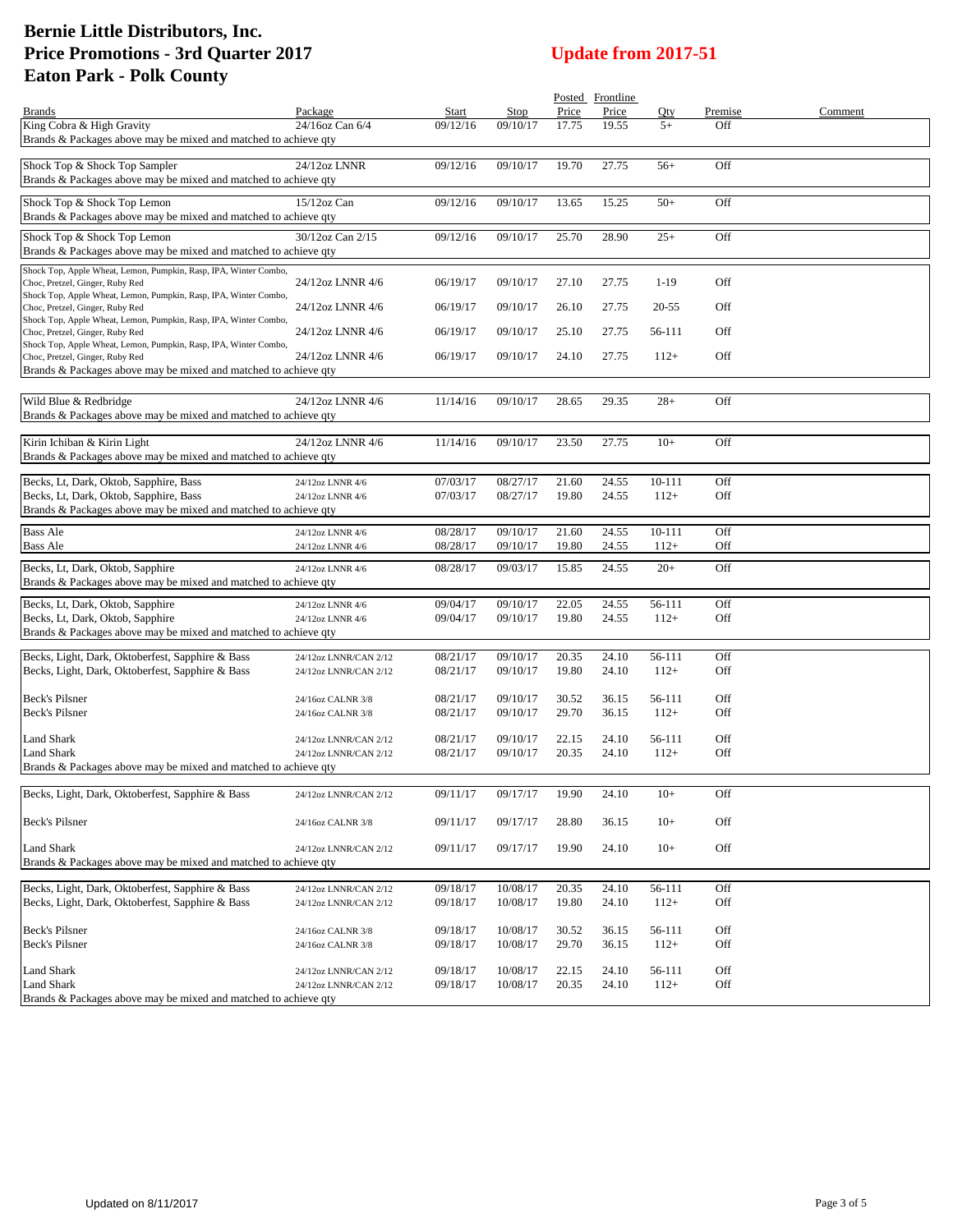|                                                                                                                                        |                                                 |                      |                      |                | Posted Frontline |                     |            |                               |
|----------------------------------------------------------------------------------------------------------------------------------------|-------------------------------------------------|----------------------|----------------------|----------------|------------------|---------------------|------------|-------------------------------|
| <b>Brands</b>                                                                                                                          | Package                                         | Start                | Stop                 | Price          | Price            | Qty                 | Premise    | Comment                       |
| Beck's, Sapphire, Black Crown, BL Lime, Platinum,<br>Michelob Ultra & Landshark                                                        | 24/16oz CAN 6/4                                 | 02/06/17             | 09/10/17             | 25.75          | 28.00            | $1 - 2$             | Off        |                               |
| Beck's, Sapphire, Black Crown, BL Lime, Platinum,<br>Michelob Ultra & Landshark                                                        | 24/16oz CAN 6/4                                 | 02/06/17             | 09/10/17             | 24.90          | 28.00            | $3+$                | Off        |                               |
|                                                                                                                                        |                                                 |                      |                      |                |                  |                     |            |                               |
| Shock Top, Apple, Lemon, Pumpkin, Shockolate &<br><b>Twisted Pretzel</b>                                                               | 24/16oz CAN 6/4                                 | 02/06/17             | 09/10/17             | 29.80          | 33.50            | $1 - 2$             | Off        |                               |
| Shock Top, Apple, Lemon, Pumpkin, Shockolate &<br><b>Twisted Pretzel</b>                                                               | 24/16oz CAN 6/4                                 | 02/06/17             | 09/10/17             | 24.90          | 33.50            | $3+$                | Off        |                               |
|                                                                                                                                        |                                                 |                      |                      |                |                  |                     |            |                               |
| Goose 312, IPA, Green Line & Four Star Pilsner<br>Goose 312, IPA, Green Line & Four Star Pilsner                                       | 24/16oz CAN 6/4<br>24/16oz CAN 6/4              | 02/06/17<br>02/06/17 | 09/10/17<br>09/10/17 | 29.80<br>24.90 | 31.95<br>31.95   | $1-2$<br>$3+$       | Off<br>Off |                               |
| Bud Chelada, Bud Lt Chelada                                                                                                            | 24/16oz Can 6/4                                 | 02/06/17             | 09/10/17             | 29.80          | 33.50            | $1+$                | Off        |                               |
| Rita Splash (Lime, Strawberry & Pineapple)                                                                                             | 24/16oz CAN 4/6                                 | 02/06/17             | 09/10/17             | 29.80          | 37.50            | $1+$                | Off        |                               |
| BL Lime Rita Family & Oculto<br>Brands & Packages above may be mixed and matched to achieve qty                                        | 24/16oz CAN 6/4                                 | 02/06/17             | 09/10/17             | 29.80          | 37.50            | $1+$                | Off        |                               |
|                                                                                                                                        |                                                 |                      |                      |                |                  |                     |            |                               |
| BP Blueberry, Oktoberfest, Pumpkin, Summer, Winter, Spring, Toasted<br>Lager, Hoptical Illusion, Mosaic Session IPA & Honey Robber     | 24/12oz LNNR 4/6                                | 06/26/17             | 09/10/17             | 27.70          | 30.90            | 25-55               | Off        |                               |
| BP Blueberry, Oktoberfest, Pumpkin, Summer, Winter, Spring, Toasted                                                                    |                                                 |                      |                      |                |                  |                     |            |                               |
| Lager, Hoptical Illusion, Mosaic Session IPA & Honey Robber                                                                            | 24/12oz LNNR 4/6                                | 06/26/17             | 09/10/17             | 26.70          | 30.90            | $56+$               | Off        |                               |
| Goose 312, 312 Pale Ale, Honkers, IPA, Winter, Summer, Harvest Ale,                                                                    |                                                 |                      |                      |                |                  |                     |            |                               |
| Sixth Day, Endless IPA, Rambler IPA, Oktob, 10 Hills Pale Ale, Four                                                                    |                                                 |                      |                      |                |                  |                     |            |                               |
| Star, Green Line, Preseason<br>Goose 312, 312 Pale Ale, Honkers, IPA, Winter, Summer, Harvest Ale,                                     | 24/12oz LNNR/Can 4/6                            | 06/26/17             | 09/10/17             | 27.70          | 30.90            | 25-55               | Off        |                               |
| Sixth Day, Endless IPA, Rambler IPA, Oktob, 10 Hills Pale Ale, Four                                                                    |                                                 |                      |                      |                |                  |                     |            |                               |
| Star, Green Line, Preseason                                                                                                            | 24/12oz LNNR/Can 4/6                            | 06/26/17             | 09/10/17             | 26.70          | 30.90            | $56+$               | Off        |                               |
| Brands & Packages above may be mixed and matched to achieve qty                                                                        |                                                 |                      |                      |                |                  |                     |            |                               |
| Shock Top, Wheat IPA, Lemon, Pumpkin, Variety, Apple, Winter,                                                                          |                                                 |                      |                      |                |                  |                     |            |                               |
| Honey Bourbon, Choc, Pretzel, Ginger & Ruby Red                                                                                        | 24/12oz LNNR/Can 2/12                           | 01/23/17             | 09/10/17             | 24.60          | 27.75            | 14-55               | Off        |                               |
| Shock Top, Wheat IPA, Lemon, Pumpkin, Variety, Apple, Winter,<br>Honey Bourbon, Choc, Pretzel, Ginger & Ruby Red                       | 24/12oz LNNR/Can 2/12                           | 01/23/17             | 09/10/17             | 23.60          | 27.75            | 56-111              | Off        |                               |
| Shock Top, Wheat IPA, Lemon, Pumpkin, Variety, Apple, Winter,                                                                          |                                                 |                      |                      |                |                  |                     |            |                               |
| Honey Bourbon, Choc, Pretzel, Ginger & Ruby Red                                                                                        | 24/12oz LNNR/Can 2/12                           | 01/23/17             | 09/10/17             | 22.60          | 27.75            | $112+$              | Off        |                               |
|                                                                                                                                        |                                                 |                      |                      |                |                  |                     |            |                               |
| Goose 312, 312 Pale, Honkers, IPA, Winter, Summer, Fall, Harvest Ale,<br>Endless IPA, Winter, Four Star, Green Line & Johnny Appleseed |                                                 |                      |                      |                |                  |                     |            |                               |
|                                                                                                                                        | 24/12oz LNNR/CN 2/12                            | 01/23/17             | 09/10/17             | 26.25          | 29.65            | 14-55               | Off        |                               |
| Goose 312, 312 Pale, Honkers, IPA, Winter, Summer, Fall, Harvest Ale,<br>Endless IPA, Winter, Four Star, Green Line & Johnny Appleseed |                                                 |                      |                      |                |                  |                     |            |                               |
|                                                                                                                                        | 24/12oz LNNR/CN 2/12                            | 01/23/17             | 09/10/17             | 25.25          | 29.65            | $56+$               | Off        |                               |
| Brands & Packages above may be mixed and matched to achieve qty                                                                        |                                                 |                      |                      |                |                  |                     |            |                               |
| Goose Seasonal Sampler                                                                                                                 | 24/12oz Can                                     | 01/02/17             | 09/10/17             | 25.45          | 28.85            | 14-55               | Off        |                               |
| Goose Seasonal Sampler                                                                                                                 | 24/12oz Can                                     | 01/02/17             | 09/10/17             | 24.45          | 28.85            | $56+$               | Off        |                               |
| Brands & Packages above may be mixed and matched to achieve qty                                                                        |                                                 |                      |                      |                |                  |                     |            |                               |
|                                                                                                                                        |                                                 |                      |                      |                |                  |                     |            |                               |
| Goose Seasonal Sampler<br>Goose Seasonal Sampler                                                                                       | 24/12oz LNNR<br>24/12oz LNNR                    | 01/02/17<br>01/02/17 | 09/10/17<br>09/10/17 | 26.80<br>25.50 | 28.85<br>28.85   | $10 - 55$<br>56-111 | Off<br>Off |                               |
| Goose Seasonal Sampler                                                                                                                 | 24/12oz LNNR                                    | 01/02/17             | 09/10/17             | 24.50          | 28.85            | $112+$              | Off        |                               |
| Brands & Packages above may be mixed and matched to achieve qty                                                                        |                                                 |                      |                      |                |                  |                     |            |                               |
|                                                                                                                                        |                                                 |                      |                      |                |                  |                     |            |                               |
| Stella Artois, Cidre, Hoegaarden, Leffe Blonde/Brown                                                                                   | 24/11.2oz LNNR/CN 4/6                           | 05/01/17             | 09/10/17             | 26.40          | 32.55            | 56-111              | Off        |                               |
| Stella Artois, Cidre, Hoegaarden, Leffe Blonde/Brown                                                                                   | 24/11.2oz LNNR/CN 4/6                           | 05/01/17             | 09/10/17             | 25.75          | 32.55            | 112-215             | Off        |                               |
| Stella Artois, Cidre, Hoegaarden, Leffe Blonde/Brown                                                                                   | 24/11.2oz LNNR/CN 4/6                           | 05/01/17             | 09/10/17             | 24.46          | 32.55            | $216+$              | Off        |                               |
| Stella Artois                                                                                                                          | 18/11.2oz LNR                                   | 08/21/17             | 09/10/17             | 19.95          | 21.75            | $5 - 24$            | Off        |                               |
| Stella Artois                                                                                                                          | 18/11.2oz LNR                                   | 08/21/17             | 09/10/17             | 19.45          | 21.75            | $25+$               | Off        | New Item Added to Mix & Match |
|                                                                                                                                        |                                                 |                      |                      |                |                  |                     |            |                               |
|                                                                                                                                        | 24/11.2oz LNNR/Can 2/12 &                       |                      |                      |                |                  |                     |            |                               |
| Stella, Stella Cidre, Hoegaarden, Belgian Sampler                                                                                      | 20/14.9oz Can 2/12                              | 05/01/17             | 09/10/17             | 30.30          | 33.30            | $1-4$               | Off        |                               |
| Stella, Stella Cidre, Hoegaarden, Belgian Sampler                                                                                      | 24/11.2oz LNNR/Can 2/12 &                       |                      |                      |                |                  |                     |            |                               |
|                                                                                                                                        | 20/14.9oz Can 2/12<br>24/11.2oz LNNR/Can 2/12 & | 05/01/17             | 09/10/17             | 27.00          | 33.30            | $5-55$              | Off        |                               |
| Stella, Stella Cidre, Hoegaarden, Belgian Sampler                                                                                      | 20/14.9oz Can 2/12                              | 05/01/17             | 09/10/17             | 26.40          | 33.30            | 56-111              | Off        |                               |
| Stella, Stella Cidre, Hoegaarden, Belgian Sampler                                                                                      | 24/11.2oz LNNR/Can 2/12 &                       |                      |                      |                |                  |                     |            |                               |
| Brands & Packages above may be mixed and matched to achieve qty                                                                        | 20/14.9oz Can 2/12                              | 05/01/17             | 09/10/17             | 25.75          | 33.30            | $112+$              | Off        |                               |
| <b>Boddington's Pub</b>                                                                                                                | 24/16oz CAN 6/4                                 | 01/04/16             | 09/10/17             | 39.15          | 41.75            | $72+$               | Off        |                               |
|                                                                                                                                        |                                                 |                      |                      |                |                  |                     |            |                               |